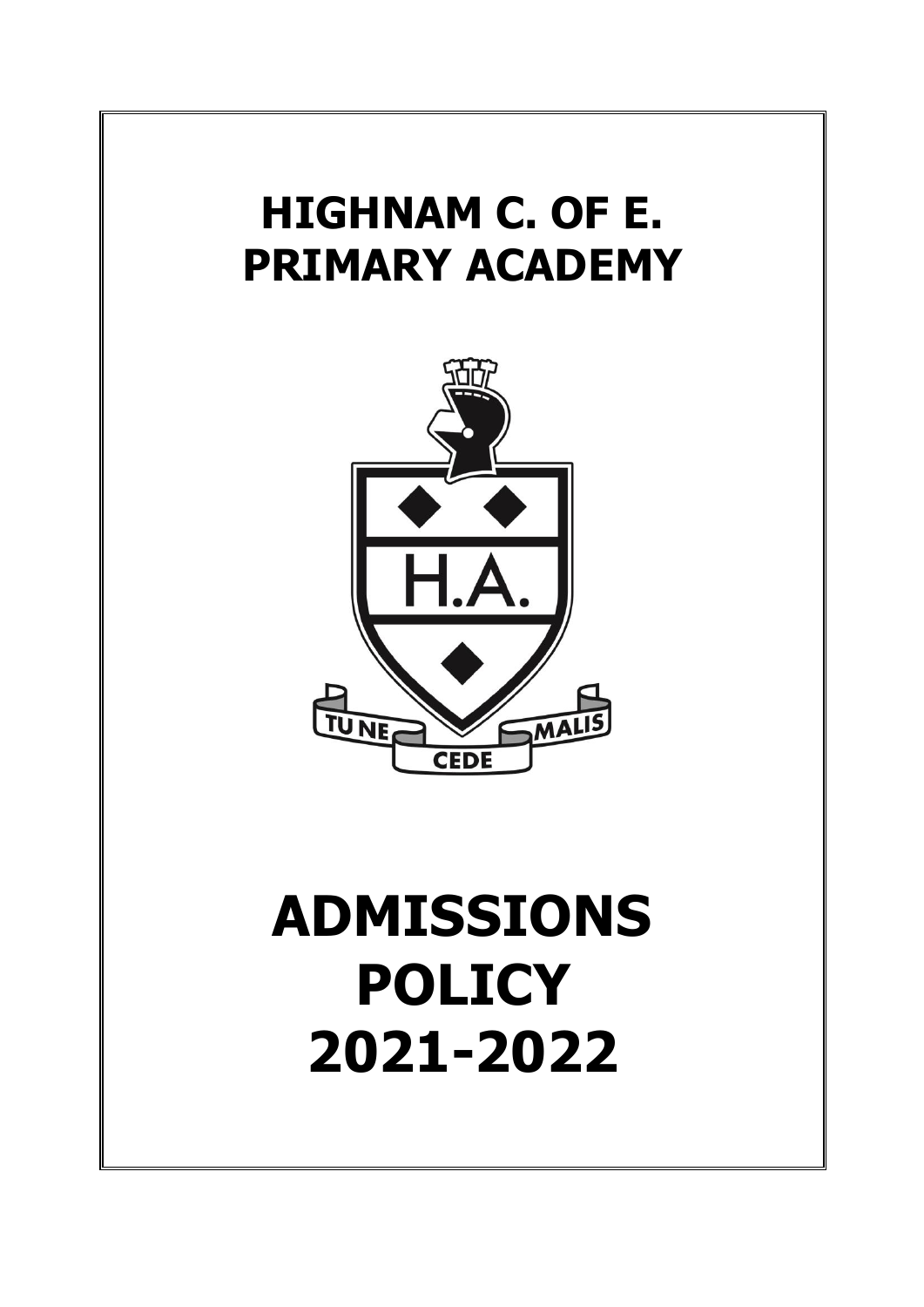# **Our Vision**

# **Children with Confidence**

We chose **Children with Confidence** as our vision because:

We see **confidence** as a vital ingredient for living,

the **confidence** that makes aggression unnecessary,

the **confidence** to seek support,

the **confidence** not to be anxious,

the **confidence** to put other people first,

the **confidence** to ask the big questions,

the **confidence** to trust in God.

Our vision transforms the pupils of today ready to face the future with confidence.

As an inclusive school every child is valued and very important to us.

#### **The Policy**

This policy should be read in conjunction with the **Admissions Guidance Booklet** issued by Gloucestershire County Council for schools and academies. For further information on admissions please contact the **Co-ordinated Admissions Team**  at Shire Hall, Gloucester, GL1 2TP (01452 425407) or go to **www.gloucestershire.gov.uk/schooladmissions**

Our policy will be published on the Gloucestershire County Council's website and on the school's website: [www.highnam.gloucs.sch.uk](http://www.highnam.gloucs.sch.uk/)

The Local Advisory Board is the Admissions Authority for Highnam C. of E. Primary Academy as part of the coordinated scheme with the local authority. Parents must apply for a place at the school using the common preference form which must be returned as specified on the form. Alternatively, parents may apply directly to the local authority online.

There will be 30 reception places available in September 2021.

The Indicated Admission Number for Highnam C. of E. Primary Academy is 30 and should not be exceeded, as stated in Section One of the School Standards & Framework Act 1998 (as amended by the Education Act 2002) and the Education (Infant class Sizes) (England) regulations 1998. However, we will adopt any LA's proposed changes to admissions for September 2022 should they come into force.

Pupils will normally be admitted in the school year in which they reach their fifth birthday.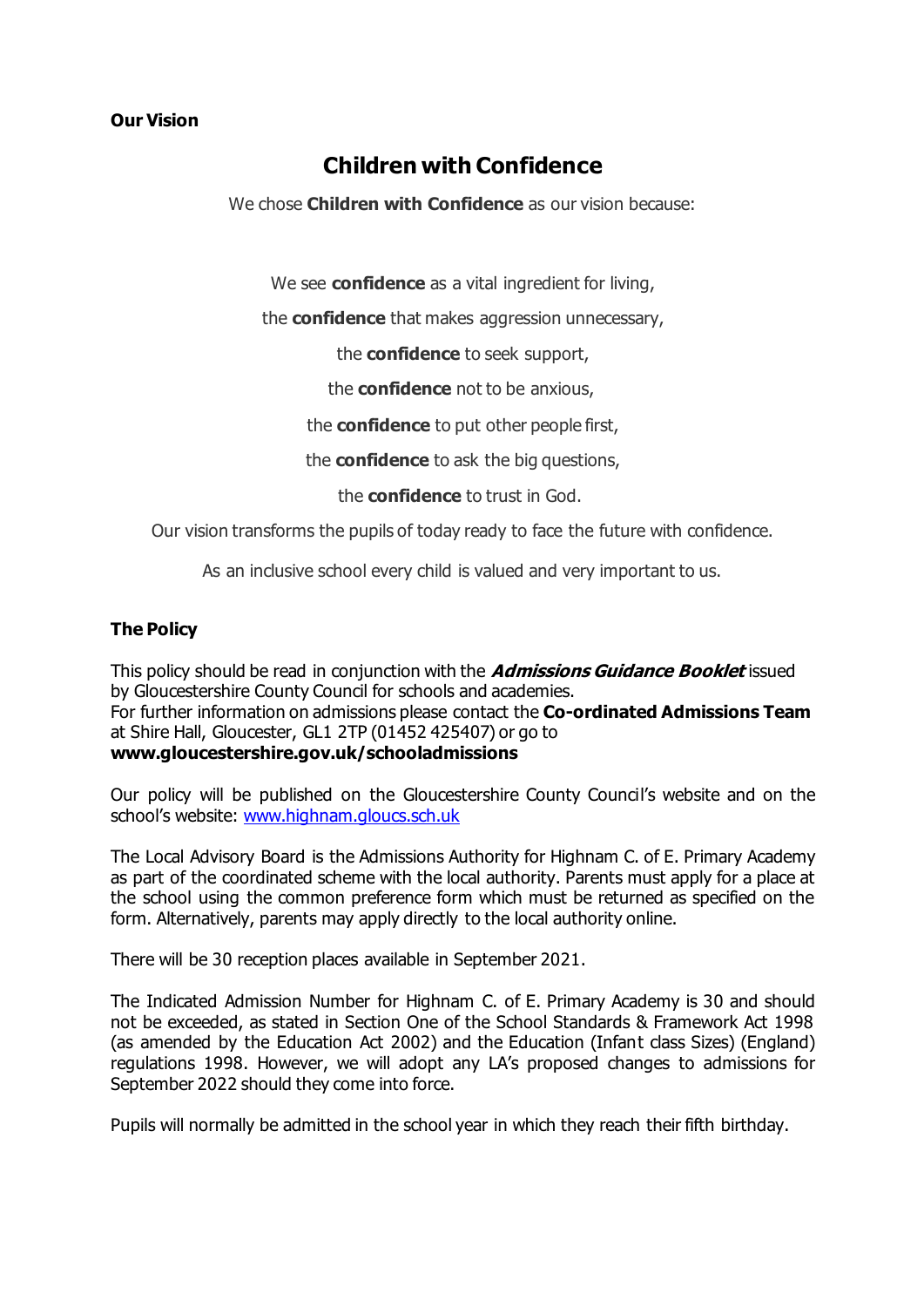Where applications for admission exceed the number of places available, the following criteria will be applied in the order stated below:

The 2021 School Admissions Code (the Code) requires children who appear (to the admission authority) to have been in state care outside of England and ceased to be in state care as a result of being adopted to be given equal first priority in admission arrangements, alongside looked after children (LAC) and children who were previously looked after by English local authorities (PLAC). This advice refers to these children as internationally adopted previously looked after children – "**IAPLAC"**.

1. A looked after child'  $(1)$  or a child who was previously looked after but immediately after being looked after became subject to an adoption  $(2)$  child arrangements order (residency order)  $(3)$  or special guardianship order  $(4)$  including those who appear to the admission authority to have been in state care outside of England and ceased to be in state care as a result of being adopted  $(5)$ .

- *(1) A 'looked after child' is a child who is (a) in the care of a local authority, or (b) being provided with accommodation by a local authority in the exercise of their social services functions (see the definition in Section 22(1) of the Children Act 1989) at the time of making an application to a school. In Gloucestershire, such children are referred to as Children in Care.*
- *(2) This includes children who were adopted under the Adoption Act 1976 (see section 12 adoption orders) and children who were adopted under the Adoption and Children's Act 2002 (see section 46 adoption orders).*
- *(3) Under the provisions of s.12 of the Children and Families Act 2014.*
- *(4) See Section 14A of the Children Act 1989 which defines a 'special guardianship order' as an order appointing one or more individuals to be a child's special guardian (or special guardians).*
- *(5) A child is regarded as having been in state care outside of England if they were in the care of or were accommodated by a public authority, a religious organisation, or any other provider of care whose sole or main purpose is to benefit society.*
- 2. Children who have a sibling who will be attending Highnam C. of E. Primary Academy at the time of reception admission (i.e. a brother or sister, half brother or sister, adopted brother or sister, step brother or sister, or the child of a parent/carer's partner).

Note: The older child must be continuing to attend the school when the younger child is admitted and in every case the child must be living in the same family unit at the same address.

3. Children with an authenticated medical reason for attending the school.

Note: Children for whom only this particular school is appropriate due to an exceptional medical condition. Applications will only be considered if supported by a written statement from the applicant's doctor which must demonstrate that there is a very specific connection between the medical need and the facilities or resources of the school. The final decision to accept a child under this category will be made by the Local Advisory Board through consultation with relevant professionals where necessary.

4. Children with the strongest geographical claim in the year in which the child is to start school on the closing date for applications.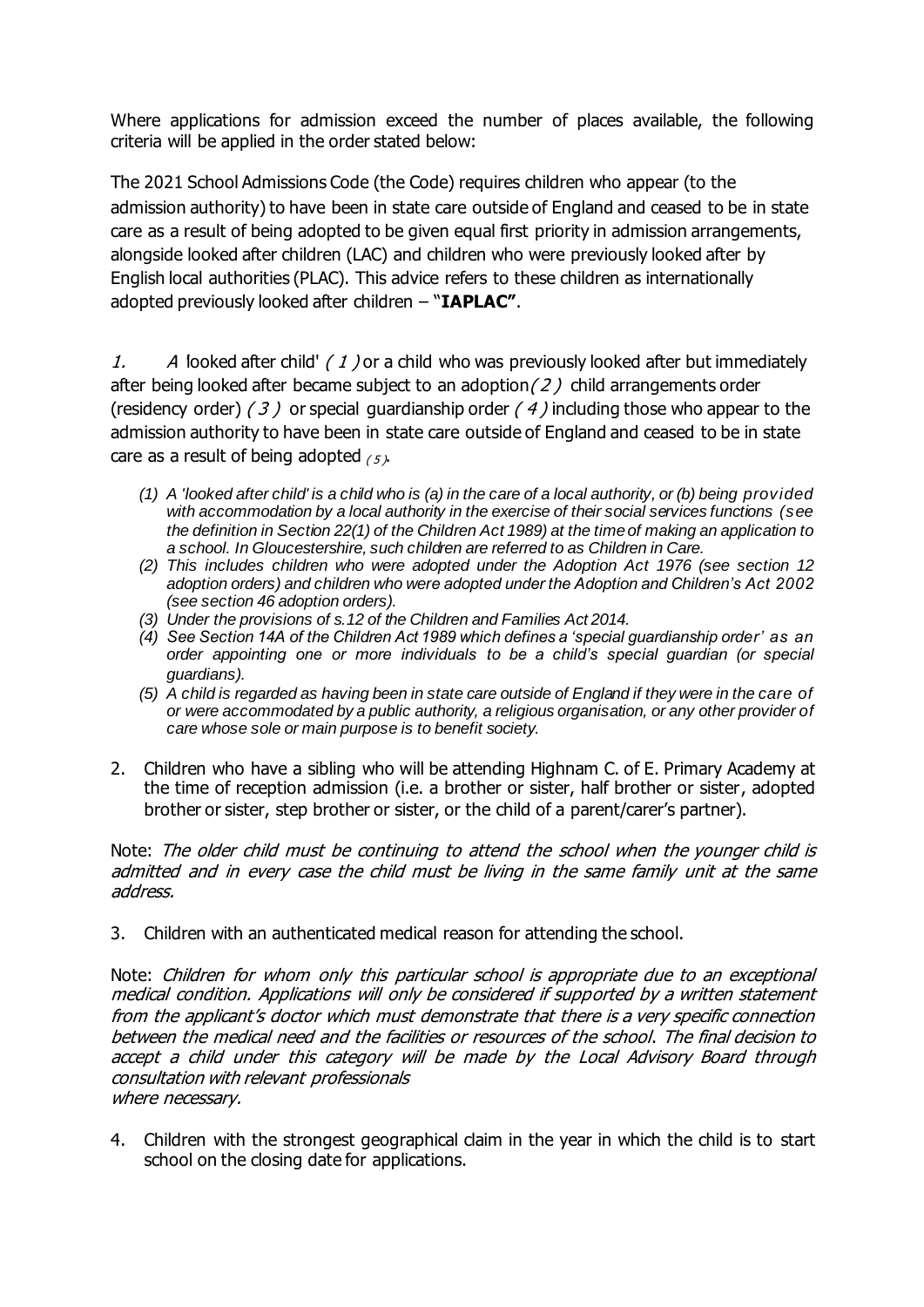Note: The distance will be measured in a straight line from the ordinance survey point of the child's home address (including flats) to the ordnance survey point of the school. Those living the closest will receive the higher priority.

#### **Special notes:**

Where any particular category at points 1-3 above is oversubscribed, criterion 4 (the strongest geographical claim based on straight line distance) will be used to determine which child is offered a place.

In the event of a tie between two or more children, when applying criterion 4, the strongest geographical claim will be measured in a straight line from the ordinance survey point from the child's home address (including flats) to the ordinance survey address point of the school using the Local Authority's computerised measuring system with those living closer to the school receiving the higher priority.

Where there are not enough places available to offer all children a place at the school, a process of random allocation will be followed by the Local Advisory Board. This process will be overseen by an independent person.

# **Reception Entry children**

Children are entitled to a full-time place from the September following their fourth birthday, however, children may attend part-time until later in the school year but not beyond the point at which they reach compulsory school age.

# **Admission of Summer Born Children for Reception Entry for Highnam C of E Primary Academy**

The Local Advisory Board of Highnam C of E Primary Academy acknowledges the updated advice from the Department of Education that, parents/carers of "summer born" children (born between 1 April and 31 August) may request to start the Reception Class of a school a whole academic year later. The LAB will make a decision on behalf of Highnam Academy. We follow the Local Authority process which states that parents can only apply for a Reception place at a school once and must apply for a place during the standard application process timeline for their chronological year group, stating their reasons for requesting deferred entry to the following year. The LAB will decide whether the deferred entry can be approved for the school.

# **Children with an Education, Health and Care Plan (EHCP)**

Children who have an Education, Health and Care Plan (EHCP) are placed in schools through the arrangements set out in the SEN Code of Practice and not through any admission criteria. Governing bodies are required by Section 324 of the Education Act 1996 to admit a child with an EHCP that names their school, even if the school is full. Parents of children with an EHCP should contact their child's casework officer for any further information.

# **Normal Admission Round**

The term 'normal admissions round' refers to all applications for admission to the main year of entry of the school i.e. Reception for Infant and Primary Schools. Applications made during the normal admissions round will be made in advance of the academic year in which the child is due to start at the new school. Children are entitled to a full-time place,